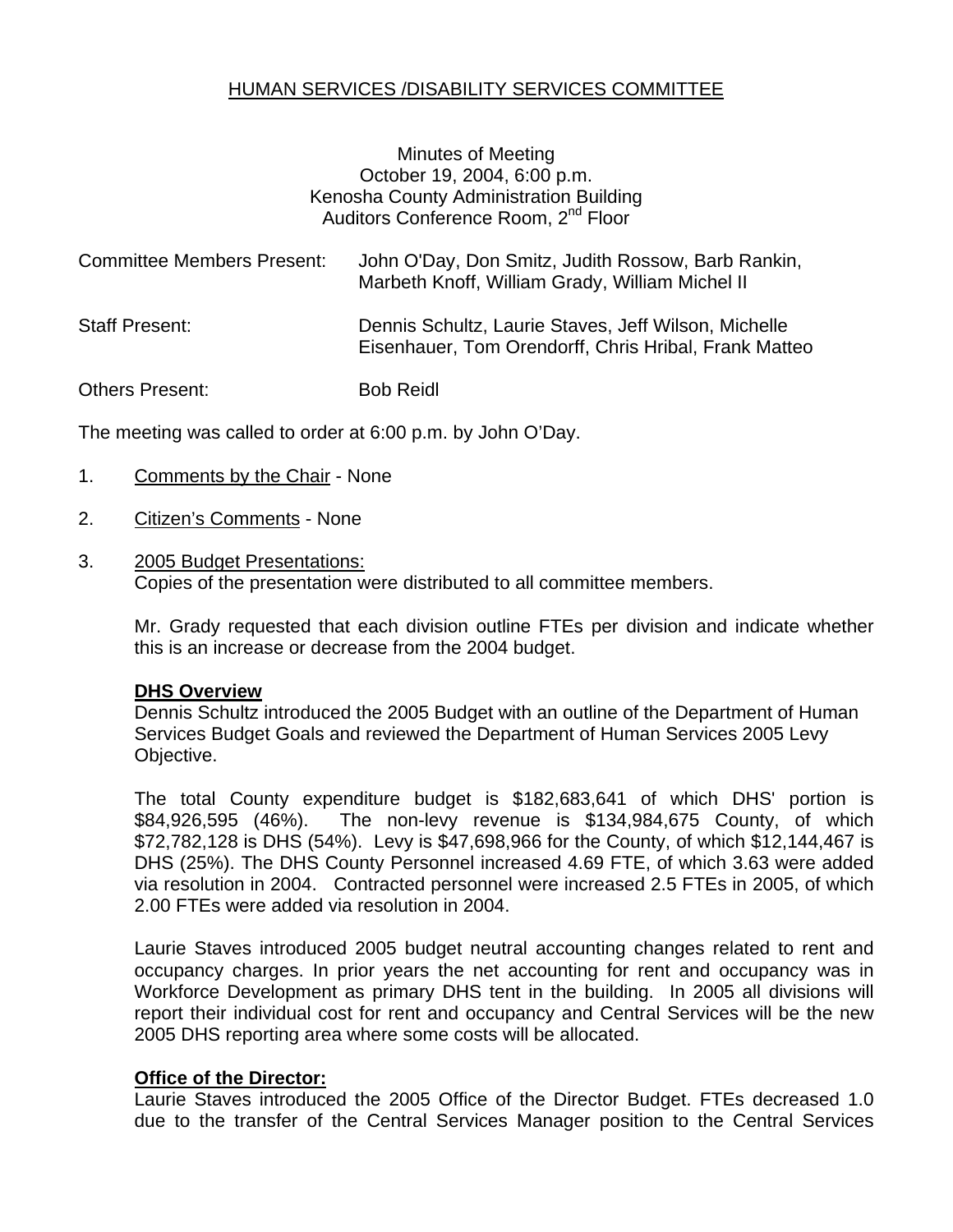budget. 2005 Office of the Director budget is \$572,203, with \$200,406 revenue. The 2005 levy is \$354,297.

# **Central Services:**

Laurie Staves introduced Central Services as the new 2005 budget reporting area. The FTEs increased 1.0 (transfer of the Central Services Manager from Office of the Director). Total expenses for Central Services are \$922,663 and revenue is \$922,663 from rental income of DHS/Job Center occupants. There is no levy in this budget.

Mr. O'Day questioned the Central Services Manager position, what level this position is within the county structure and who this person reports to in the DHS system. Dennis Schultz responded that this position is a mid-level position and reports to both the Assistant Director of Human Services and the Department Head.

### **Aging Services:**

Laurie Staves introduced the 2005 Aging Budget. FTEs for this division remained the same as 2004. Personnel costs increased an average of 6.4%. Total 2005 budget is \$10,414,808, with revenue of \$9,605,461, and levy of \$809,347.

Mr. Grady commented that the revenue side of this budget looked optimistic. Laurie Staves commented that this budget is based on history and current experience. Dennis Schultz added that there are still waiting lists for many services like COP and Volunteer Escort.

# **Brookside:**

Laurie Staves introduced the 2005 Brookside budget. Brookside FTEs remain the same as 2004 at 154.12 FTEs. Their 2005 budget is \$11,350,360, with \$8,834,510 in revenue. The 2005 levy is \$2,515,850 (a decrease of \$334,809). Laurie noted the Capital Outlay item includes the implementation of a fiscal/clinical software program to replace the current DOS based program, which was implemented in 1986.

Mr. O'Day reviewed for the committee a question raised at the Joint Committee meeting October 13, 2004. At that meeting, Denis Wikel questioned the goal to increase the number of private pay residents in the budget to reflect the current level. Mr. O'Day stated that the question of the County of Kenosha running a nursing home needs to be discussed by the County Board, not this committee but he wanted this committee to be aware of the question.

### **Disability Services:**

Laurie Staves introduced the 2005 DDS budget. FTEs remain the same in 2005 and personnel costs increased average is 5.9% for 2005. The 2005 DDS budget is \$19,201,051 of which \$17,977,885 is revenue and \$1,223,166 is levy. Laurie explained the \$575,257 decrease in expenses and revenue for Early Head Start Grant results from Kenosha Achievement Center becoming the grantee in 2005. DHS has been the pass through for funding in previous budgets.

Chris Hribal, Planning and Development Coordinator for DDS, expressed apologies from Division Director Ron Frederick, who was unable to attend the committee meeting. Chris introduced and explained the services DDS provides through a large number of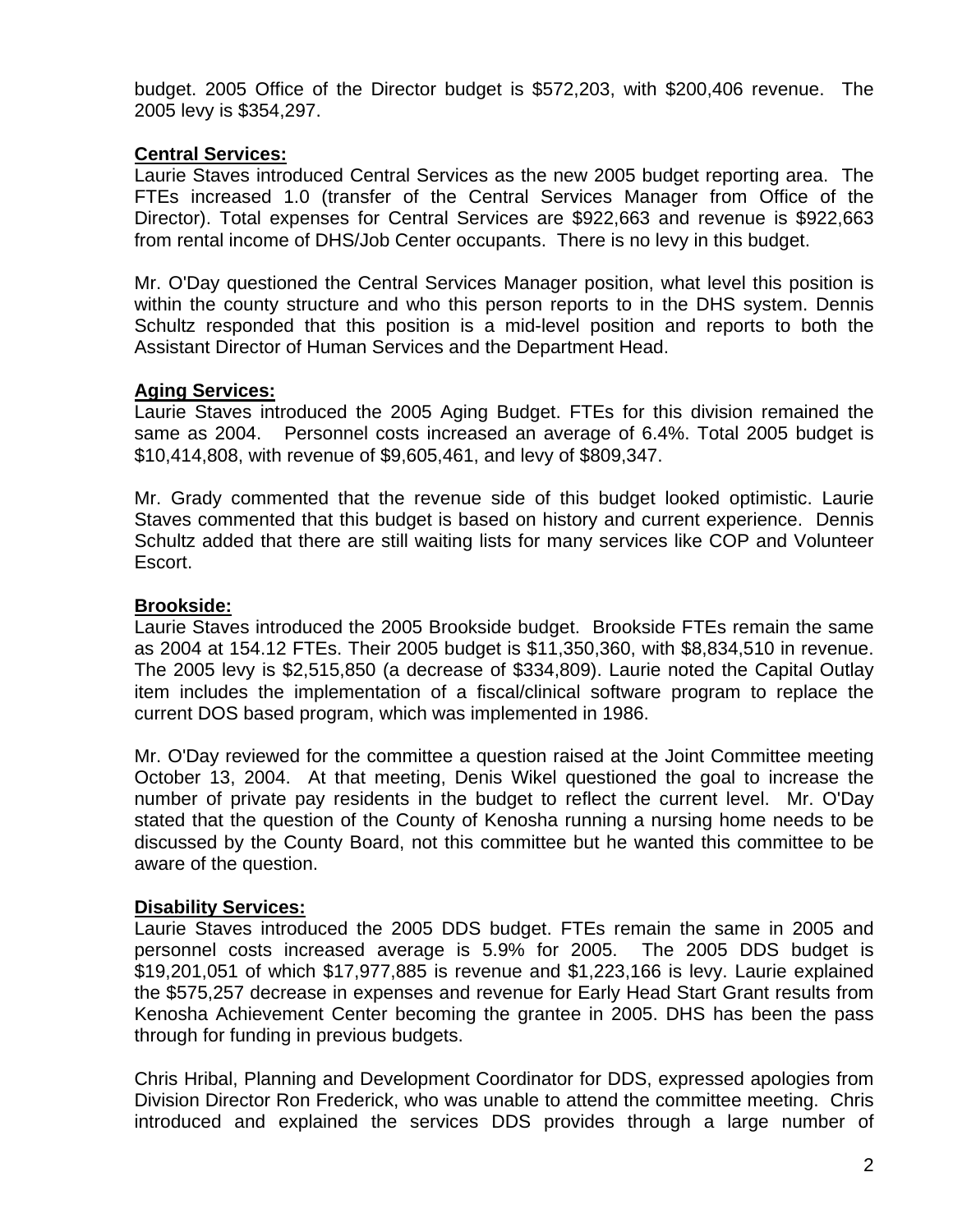contracts. Chris shared that one of the successes for DDS in 2004 was the Community Support Program, run by Bell Therapy. When they took over the contract, the staff-client ratio was 12.24:1. Best practice recommended by the state is 10:1. Latest indications are that Belle Therapy has successfully brought the program in under the recommended ratio and shows a staff-client ratio of 9.67:1.

Mr. Grady asked for clarification on the two revenue line items listed in the budget book.

#### **Children & Family Services:**

Laurie Staves introduced the 2005 DCFS budget. FTEs remain at the same level as 2004. The 2005 budget for DCFS is \$19,246,260, with \$14,402,702 in revenue. The levy is \$4,843,556.

Mr. O'Day asked about the increase in medical coverage and how the increase appears larger in this division. Jeff Wilson responded that this is determined based on single vs. family coverage and some departments see bigger increases based on coverage in each of those categories.

Laurie Staves directed the committee to the placement chart on page 39 of the handout and reviewed the development of the placement committee. As the result of creative use of resources, the placements dropped from 2001 to the present.

Mr. Grady questioned the decrease in funding to KUSD. Laurie clarified this was a result in decreased funding for Community Learning Centers and therefore a corresponding decrease in services.

Mr. Grady questioned the building rental allocation process and how the amount is determined. Laurie Staves indicated that the allocation is based on FTEs and square footage occupied.

Mr. Michel asked about revenue returned as a result of the decrease in out of home placements and if that corresponds to the amount transferred to the Medical Examiner budget, which was affirmed.

#### **Workforce Development:**

Laurie Staves introduced the DWD budget for 2005. FTEs for 2005 increased 3.5 (all positions which were added in 2004 via resolution). Total 2005 budget is \$17,319,701, with \$16,015,364 in revenue and \$1,304,337 in levy. Laurie highlighted the efforts of the W2 Benefit Reduction Committee, which reviewed services and systems to effectively meet the needs of participants and reduce costs. That effort has shown results by significantly lowering the estimated W2 benefit expenditures.

### **Health:**

Laurie Staves introduced the 2005 Health budget. FTEs increased 1.19 including .13 for laboratory hours which was added via 2004 resolution. Total 2005 budget is \$4,848,560, a decrease of \$866,876 resulting from an accounting change. In prior years interdivisional contracts with DCFS, DDS and Aging resulted in Health reporting all expenditures. The 2005 accounting change will result in all expenses and revenue being charged to the appropriate division budget where they occurred.